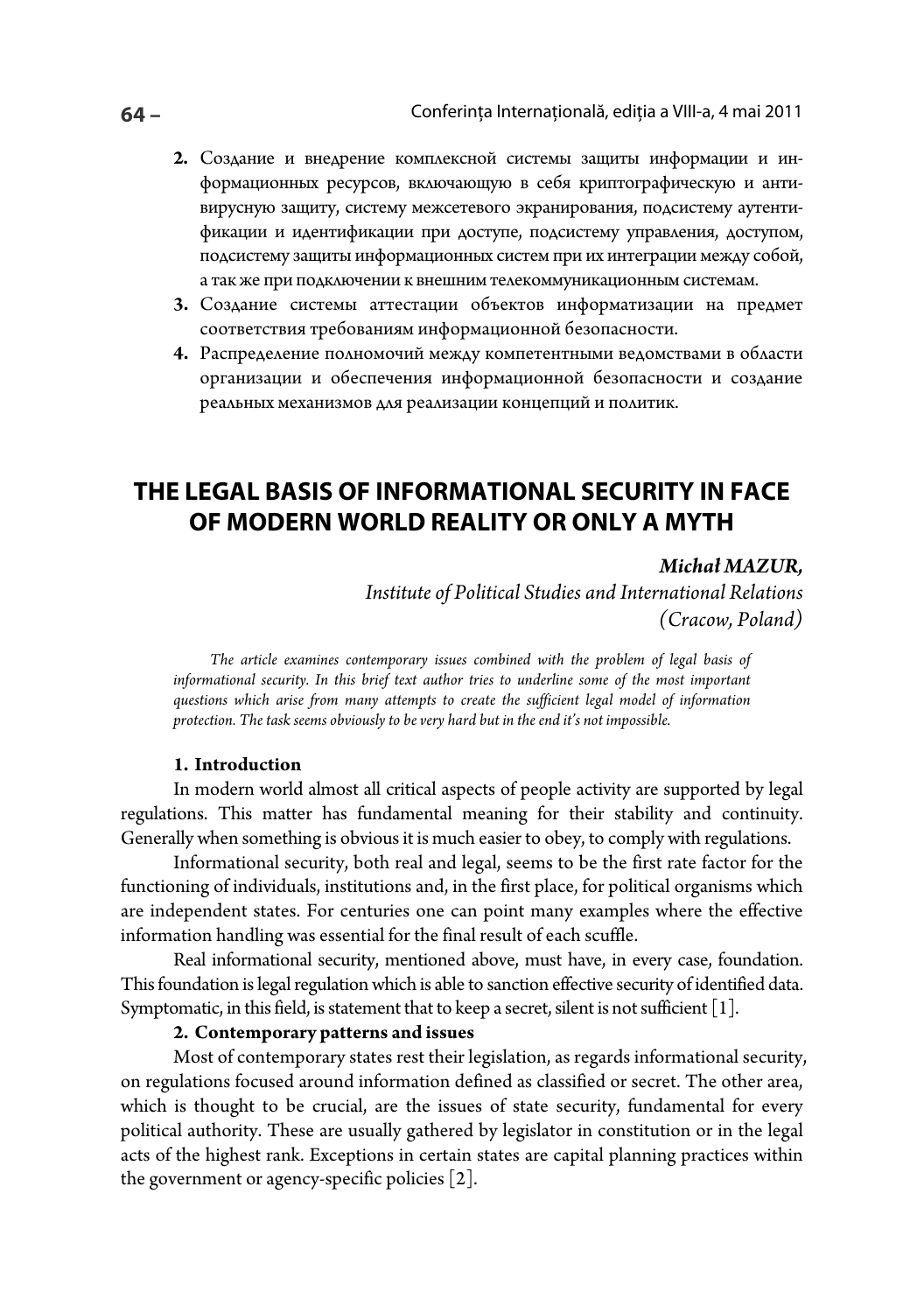# SECURITATEA INFORMATIONALĂ 2011 **– 65**

For example we can take Republic of Poland, where the foundation is act that specifies the protection of classified information or data. It determines the procedures and organization of this partly restricted state area [3]. One can enumerate some of act's aspects such as: classification of information in order of it's importance, access to specified types of data, the course of examine proceedings which let particular units to have opportunity to familiarize with classified information, the bureaucratic system which carries secret documents, and finally the physical protective means combined with IT services able to process information.

As one can see it is very specific field of legislation. The creators of this type system must know not only the unique character of informational security, but also must be familiar with nowadays IT threats which seem to be uncontrollable. Nevertheless it's almost impossible to compose such perfect network, able to stop criminal elements. Elements that attack with growing aggression due to the rising price of information in modern world.

The state informational security and its legal basis is not everything. It doesn't cover the whole scope of problems combined with this issue. On the other hand we have private sector, present and highly important in every country, which is also exposed to the same type of threats.

Access to stored information on computer databases has increased greatly. More and more companies store business and individual information on computer hard disks than ever before. Much of the information stored is highly confidential and not for public viewing. Its value is often higher than some fixed assets of particular company.

Many businesses are solely based on information. Personal staff details, client lists, salaries, bank account details, marketing strategies and sales information may all be stored on a database. Without this information, it would often be very hard for a business to operate. Information security systems need to be implemented to protect this information. But not only this. It is crucial to ensure that in case of emergency, in case of committed crime, the information will be properly secured and that each state will make sufficient efforts to protect valuable information with proper legal regulations. It is all because nowadays typical guarantees can be simply useless [4].

In highly networked IT society, IT trouble caused by one often even not significant company may possibly cause damages to the entire society. Therefore, ensuring information security in companies should be done not only to obey the law and to minimize its damage, but also to instill everyone the responsibility as a member of the society. Thus, the task of the government is also to value companies efforts to improve their information security. It can't be done without proper legal basis.

The same refers to online identity theft, in which confidential information is illicitly obtained through a computer network and used for profit. It is undoubtedly a rapidly growing enterprise. Credible estimates of the direct financial losses exceed much more than a billion dollars per year. Indirect losses are much higher, including customer service expenses, account replacement costs, and higher expenses due to decreased use of online services in the face of widespread fear about the security of online financial transactions. Increasingly, online identity theft is perpetrated using malicious software. It can be used to obtain many kinds of confidential information, including user names and passwords, social security numbers, credit card numbers, bank account numbers, and